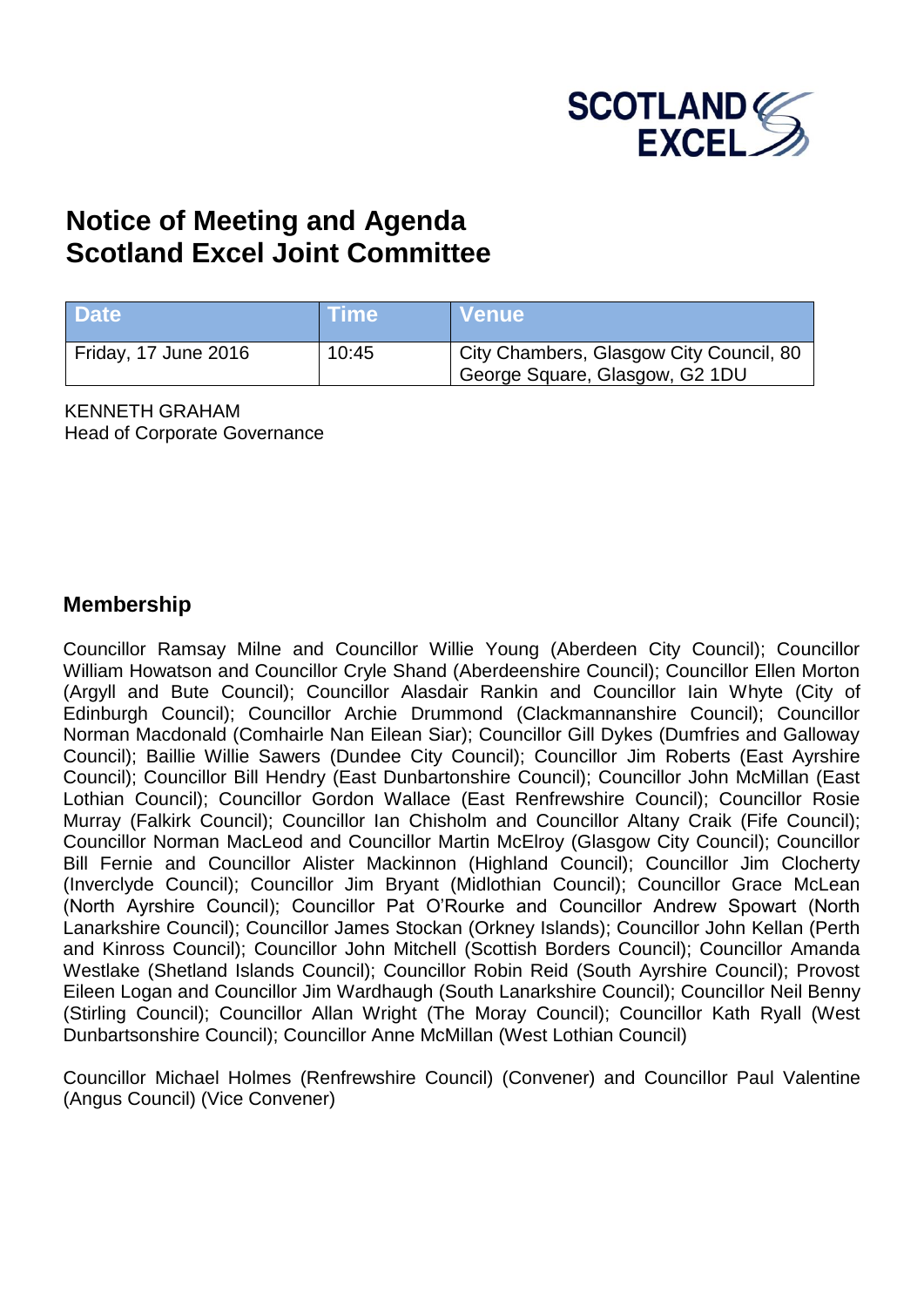## **Further Information**

This is a meeting which is open to members of the public.

A copy of the agenda and reports for this meeting will be available for inspection prior to the meeting at the Customer Service Centre, Renfrewshire House, Cotton Street, Paisley and online at [www.renfrewshire.cmis.uk.com/renfrewshire/CouncilandBoards.aspx](http://www.renfrewshire.cmis.uk.com/renfrewshire/CouncilandBoards.aspx)

For further information, please either email [democratic-services@renfrewshire.gov.uk](mailto:democratic-services@renfrewshire.gov.uk) or telephone 0141 618 7112.

#### **Members of the Press and Public**

Members of the press and public wishing to attend the meeting should report to reception where they will be met and directed to the meeting.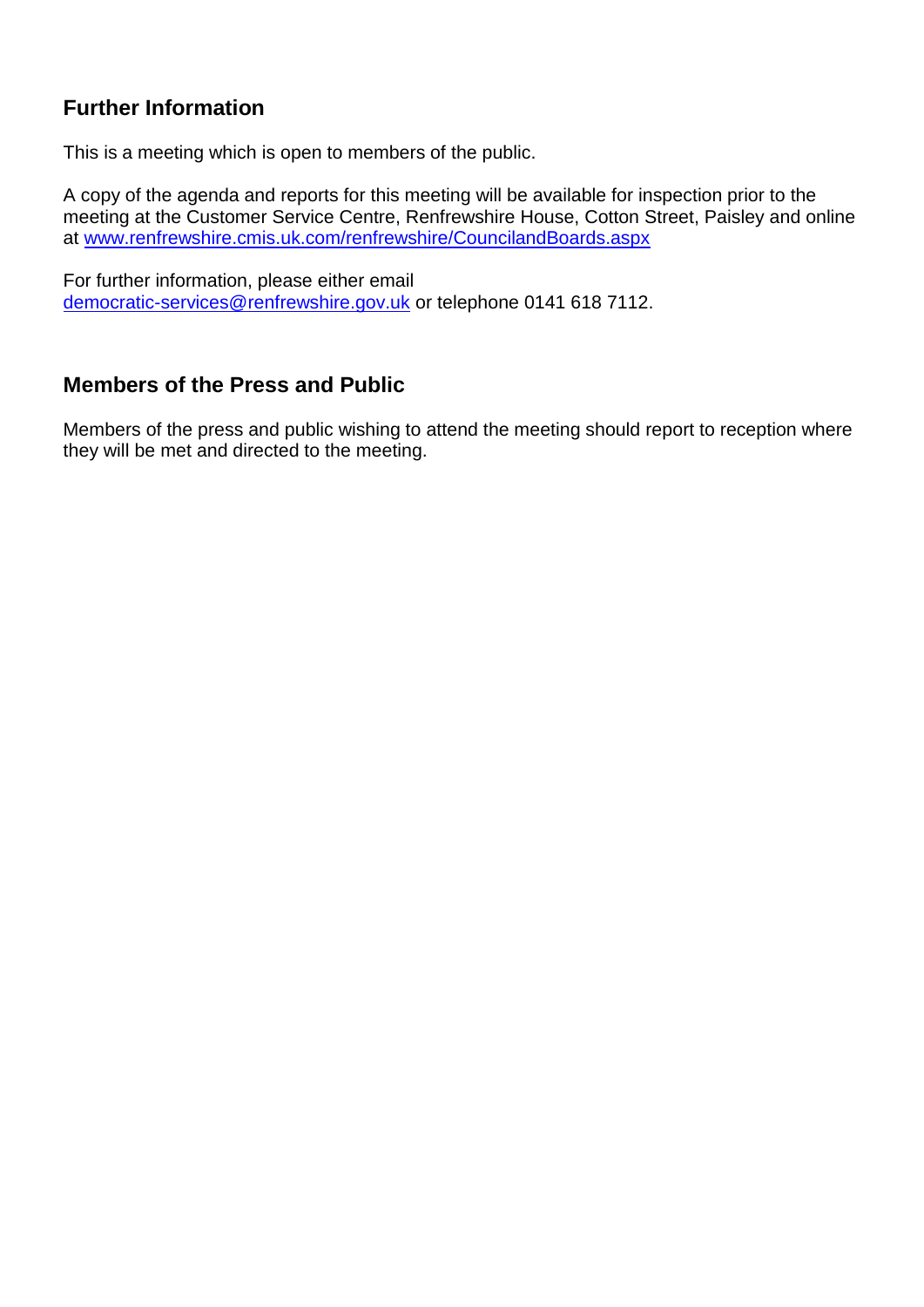# **Items of business**

|  | <b>Apologies</b> |
|--|------------------|
|  |                  |

Apologies from members.

### **Declarations of Interest**

Members are asked to declare an interest in any item(s) on the agenda and to provide a brief explanation of the nature of the interest.

| 1(a)           | <b>Minute of Joint Committee</b>                                                                         | $5 - 14$    |
|----------------|----------------------------------------------------------------------------------------------------------|-------------|
|                | Minute of meeting of the Joint Committee held on 27 November 2015.                                       |             |
| 1(b)           | <b>Minutes of Executive Sub-committee</b>                                                                | $15 - 30$   |
|                | Minutes of meetings of the Executive Sub-committee held on 27<br>November 2015, 4 March and 13 May 2016. |             |
| $\mathbf{2}$   | <b>Operating Plan Update 2015/16</b>                                                                     | $31 - 48$   |
|                | Report by Director of Scotland Excel.                                                                    |             |
| 3              | <b>Operating Plan 2016/17</b>                                                                            | $49 - 68$   |
|                | Report by Director of Scotland Excel.                                                                    |             |
| 4              | <b>Annual Audit Plan 2015/16</b>                                                                         | $69 - 90$   |
|                | Report by Treasurer.                                                                                     |             |
| 5              | <b>Internal Audit Annual Report 2015/16</b>                                                              | $91 - 102$  |
|                | Report by Chief Auditor.                                                                                 |             |
| 6              | <b>Scotland Excel Unaudited Annual Accounts 2015/16</b>                                                  | $103 - 140$ |
|                | Report by Treasurer.                                                                                     |             |
| $\overline{7}$ | <b>Accounts Commission Report - Procurement in Councils</b>                                              | $141 - 168$ |
|                |                                                                                                          |             |

Report by Director of Scotland Excel.